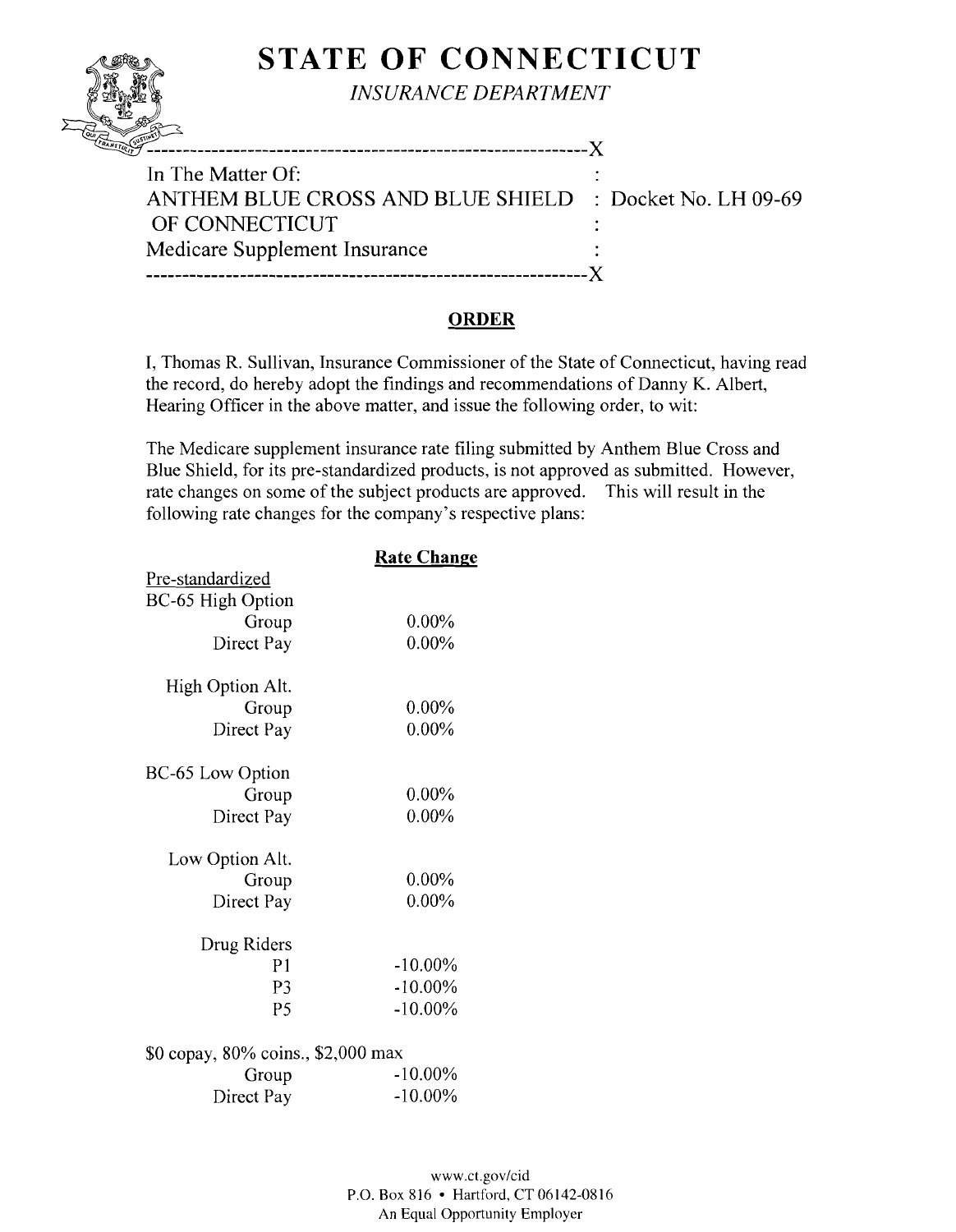| <b>BS-65 Plan 81</b> |          |
|----------------------|----------|
| Group                | $0.00\%$ |
| Direct Pay           | $0.00\%$ |
| <b>BS-65 Plan 82</b> |          |
| Group                | 10.00%   |
| Direct Pay           | 10.00%   |
| <b>BS-65 Plan 83</b> |          |
| Group                | $0.00\%$ |
| Direct Pay           | $0.00\%$ |
| CarePlus             |          |
| Hospital             | $0.00\%$ |
| Medical              | 0.00%    |

The company's proposed rate increases on its standardized Medicare supplement insurance products are not approved as requested. However, the following rate changes are approved for the company's products.

|                       | Increases  |
|-----------------------|------------|
| Standardized          |            |
| Plan A                | 5.16%      |
| Plan B                | 5.16%      |
| Plan C                | 5.16%      |
| Plan D                | 2.50%      |
| Plan F                | 5.16%      |
| High Ded. Plan F      | $-15.00\%$ |
| Plan $H(w/Rx)$        | 4.00%      |
| Plan H $(w/o Rx)$     | 2.50%      |
| Plan $J(w/Rx)$        | 2.50%      |
| Plan $J(w/o Rx)$      | $0.00\%$   |
| CHCP Plan $J(w/Rx)$   | 2.50%      |
| CHCP Plan $J(w/o Rx)$ | $0.00\%$   |
|                       |            |

These rate changes (pre-standardized and standardized) are reasonable in relation to the plan benefits, projected claim costs and anticipated loss ratios the company expects to realize on the plans.

Anthem Blue Cross and Blue Shield is directed to file its revised rate schedules with the Insurance Department by Friday, October 16,2009.

Dated at Hartford, Connecticut, this 25<sup>th</sup> day of September, 2009.

Thomas R. Sullivan Insurance Commissioner

/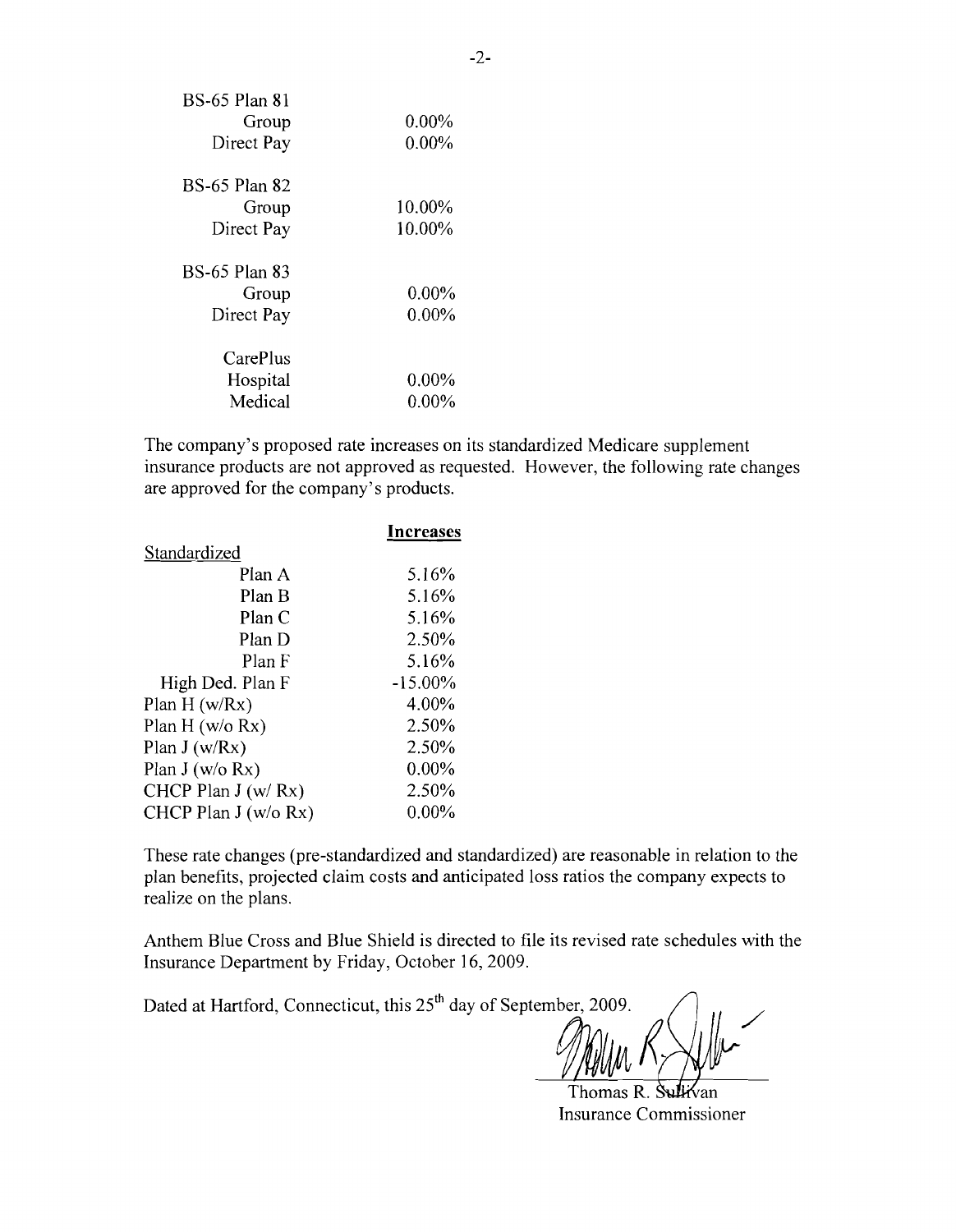## **STATE OF CONNECTICUT**



*INSURANCE DEPARTMENT*

In The Matter Of: **ANTHEM BLUE CROSS AND BLUE : Docket No. LH 09-69 SHIELD OF CONNECTICUT**  Medicare Supplement Insurance -------------------------------------------------------------)(

 $\mathbf{r}$ 

#### **PROPOSED FINAL DECISION**

## **1. INTRODUCTION**

The Insurance Commissioner of the State of Connecticut is empowered to review rates charged for individual and group Medicare supplement policies sold to any resident of this State who is eligible for Medicare. This regulatory authority is carried out in accordance with statutes found in Chapter 700c of the Connecticut General Statutes.

After due notice, a public hearing was held at the Insurance Department in Hartford on September 10, 2009 to consider whether or not the rate filings by Anthem BlueCross and BlueShield on its Medicare supplement business should be approved.

No members of the general public or public officials attended the hearing.

Two representatives from Anthem BCBS participated in the hearing and four other company representatives were in attendance.

In addition to the hearing officer and a department actuary, one other Insurance Department staff member attended the hearing.

The hearing was conducted in accordance with the requirements of Section 38a-474, Connecticut General Statutes, the Uniform Administrative Procedures Act, Chapter 54 of the Connecticut General Statutes, and the Insurance Department Rules of Practice, Section 38a-8-1 et seq. of the Regulations of Connecticut State Agencies.

#### Background

A Medicare supplement (or Medigap) policy is a private health insurance policy sold on an individual or group basis which provides benefits that are additional to the benefits provided by Medicare. For many years Medicare supplement policies have been highly regulated under both state and federal law to protect the interests of persons eligible for Medicare who depend on these policies to provide additional coverage for the costs of health care.

Effective December 1, 2005, Connecticut amended its program of standardized Medicare supplement policies in accordance with Section 38a-495a of the Connecticut General Statutes, and Sections 38a-495a-1 through 38a-495a-21 of the Regulations of Connecticut Agencies. This program, which conforms to federal requirements, provides that all

> www.CLgov/cid P.O. Box 816 • Hartford, CT 06142-0816 An Equal Opportunity Employer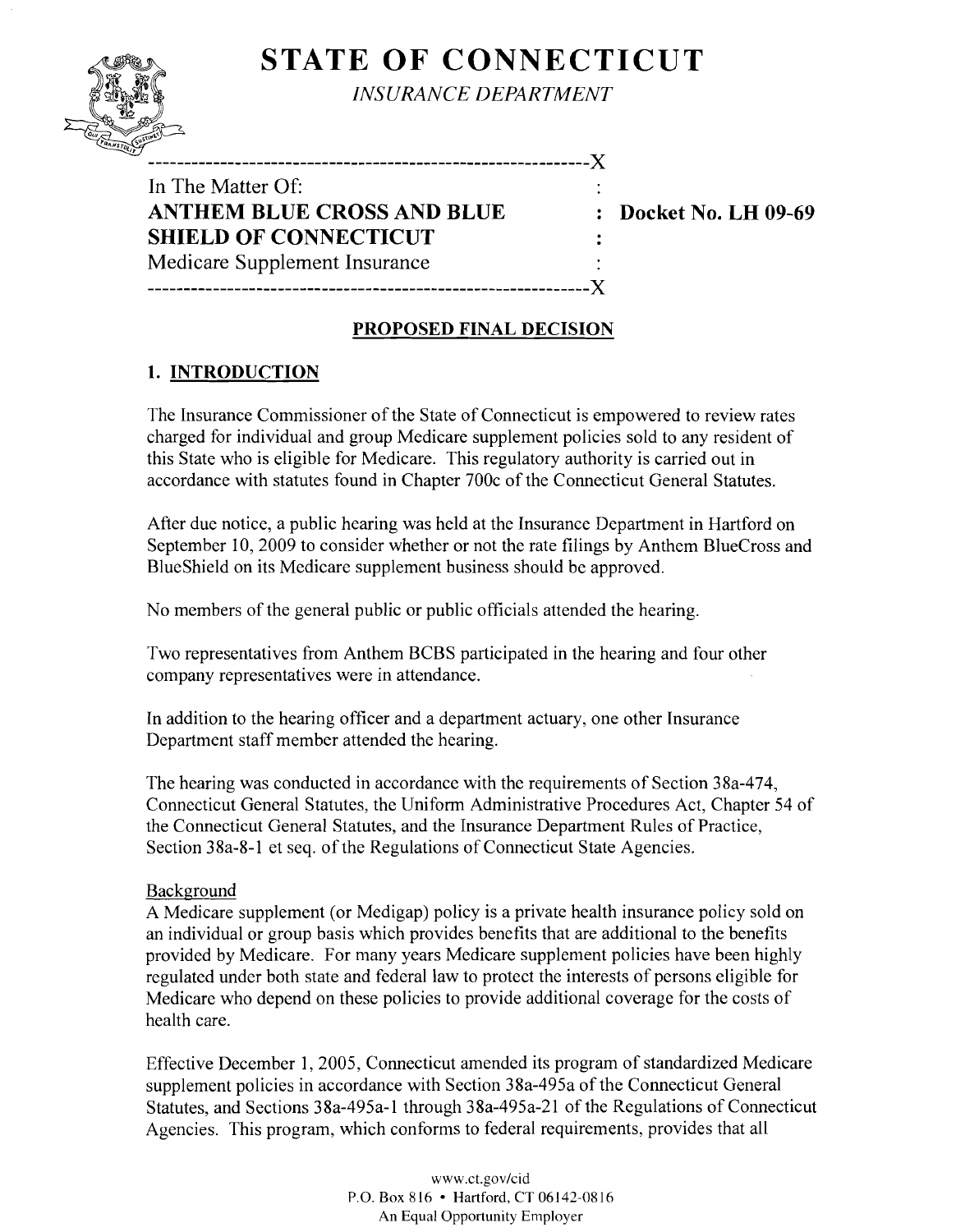insurers offering Medicare supplement policies for sale in the state must offer the basic "core" package of benefits known as Plan A. Insurers may also offer anyone or more of eleven other plans (Plans B through L).

Effective January 1,2006, in accordance with Section 38a-495c of the Connecticut General Statutes (as amended by Public Act 05-20) premiums for all Medicare supplement policies in the state must use community rating. Rates for Plans A through L must be computed without regard to age, gender, previous claims history or the medical condition of any person covered by a Medicare supplement policy or certificate.

The statute provides that coverage under Plan A through L may not be denied on the basis of age, gender, previous claims history or the medical condition of any covered person. Insurers may exclude benefits for losses incurred within six months from the effective date of coverage based on a pre-existing condition.

Section 38a-495a-10 of the Regulations of Connecticut Agencies, states that individual and group Medicare supplement policies must have anticipated loss ratios of 65% and 75%, respectively. Under Sections 38a-495-7 and 38a-495a-l0 of the Regulations of Connecticut Agencies, filings for rate increases must demonstrate that actual and expected losses in relation to premiums meet these standards, and anticipated loss ratios for the entire future period for which the requested premiums are calculated to provide coverage must be expected to equal or exceed the appropriate loss ratio standard.

Section 38a-473 of the Connecticut General Statutes provides that no insurer may incorporate in its rates for Medicare supplement policies factors for expenses that exceed 150% of the average expense ratio for that insurer's entire written premium for all lines of health insurance for the previous calendar year.

### II. **FINDING OF FACT**

After reviewing the exhibits entered into the record of this proceeding, the testimony of the witnesses, and utilizing the experience, technical competence and specialized knowledge of the Insurance Department, the undersigned makes the following findings of fact:

Anthem Blue Cross and Blue Shield of Connecticut has requested the following rate changes to its pre-standardized and standardized books of business:

#### **Pre-Standardized**

|                   | <b>In-Force Members</b> |          |          |              |
|-------------------|-------------------------|----------|----------|--------------|
|                   | 6/30/09                 | Current  | Proposed | % Difference |
| BC-65 High Option |                         |          |          |              |
| Group             | 9,328                   | \$103.23 | \$103.23 | $0.00\%$     |
| Direct Pay        | 6,139                   | \$141.71 | \$141.71 | $0.00\%$     |
| High Option Alt.  |                         |          |          |              |
| Group             | 36                      | \$98.49  | \$98.49  | $0.00\%$     |
| Direct Pay        | 3,126                   | \$131.00 | \$131.00 | $0.00\%$     |
| BC-65 Low Option  |                         |          |          |              |
| Group             | 1,231                   | \$40.25  | \$43.34  | 7.68%        |
| Direct Pay        | 33                      | \$43.96  | \$47.34  | 7.69%        |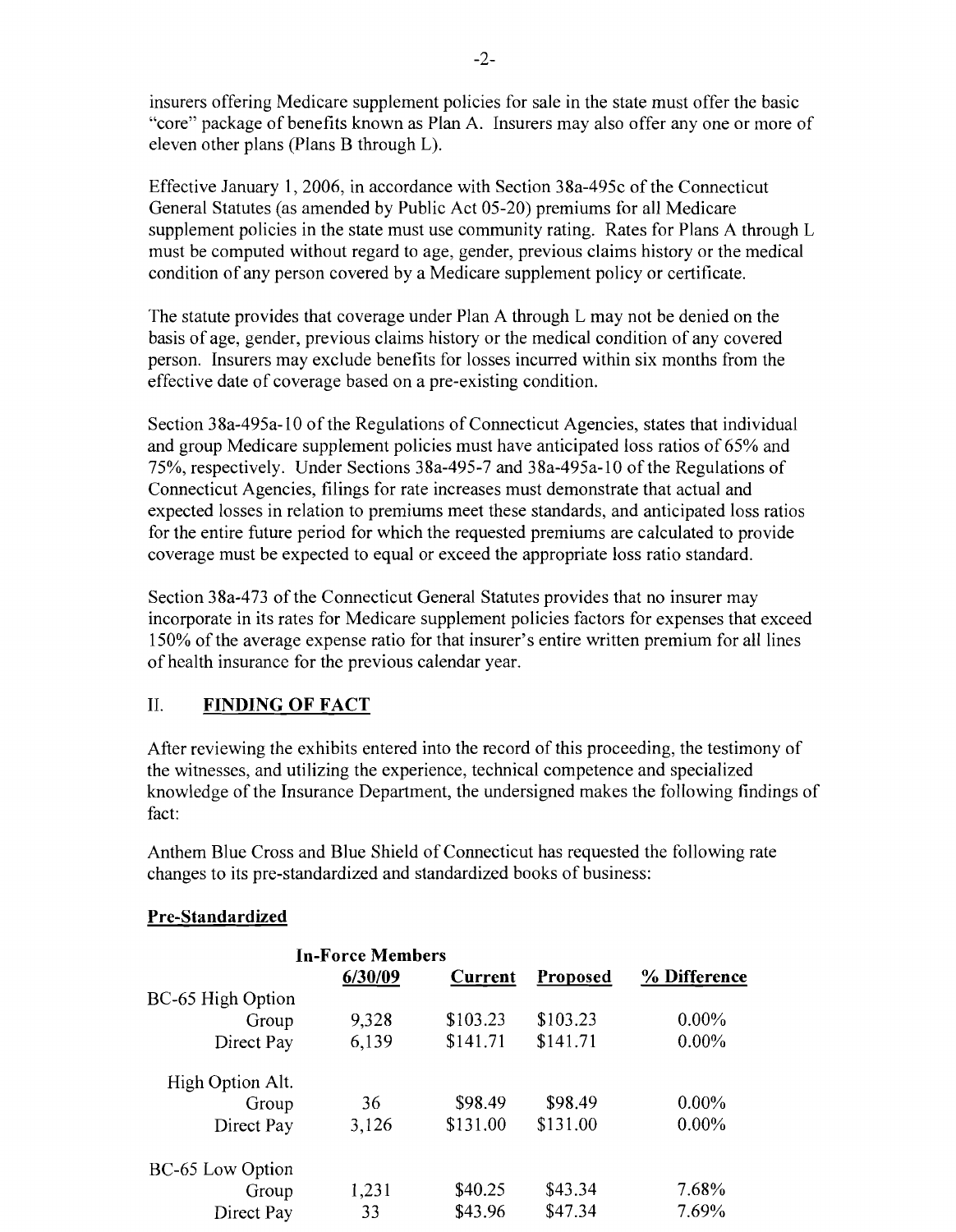| Low Option Alt.                   |                |          |          |          |
|-----------------------------------|----------------|----------|----------|----------|
| Group                             | $\overline{0}$ | \$36.50  | \$39.30  | 7.67%    |
| Direct Pay                        | 33             | \$40.15  | \$43.23  | 7.67%    |
| CarePlus Hospital                 |                |          |          |          |
| Group, Direct Pay                 | 202            | \$116.29 | \$116.29 | $0.00\%$ |
| <b>BS-65 Plan 81</b>              |                |          |          |          |
| Group                             | 6,422          | \$94.43  | \$94.43  | $0.00\%$ |
| Direct Pay                        | 8,125          | \$103.08 | \$103.08 | $0.00\%$ |
| <b>BS-65 Plan 82</b>              |                |          |          |          |
| Group                             | 2,713          | \$69.91  | \$78.03  | 11.61%   |
| Direct Pay                        | 1,309          | \$83.37  | \$93.05  | 11.61%   |
| <b>BS-65 Plan 83</b>              |                |          |          |          |
| Group                             | 1,067          | \$54.65  | \$54.65  | $0.00\%$ |
| Direct Pay                        | 33             | \$58.07  | \$58.07  | $0.00\%$ |
| CarePlus Medical                  |                |          |          |          |
| Group, Direct Pay                 | 202            | \$101.29 | \$101.29 | $0.00\%$ |
| CarePlus Drug Riders              |                |          |          |          |
| P <sub>1</sub>                    | 16             | \$206.12 | \$206.12 | $0.00\%$ |
| P <sub>3</sub>                    | 10             | \$167.21 | \$167.21 | $0.00\%$ |
| P <sub>5</sub>                    | $\overline{0}$ | \$171.36 | \$171.36 | $0.00\%$ |
| \$0 copay, 80% coins., \$2000 Max |                |          |          |          |
| Direct                            | 102            | \$191.65 | \$191.65 | $0.00\%$ |
| Group                             | 12             | \$89.96  | \$89.96  | 0.00%    |

## **Standardized**

|                      | <b>In-Force Members</b> |          |                 |              |
|----------------------|-------------------------|----------|-----------------|--------------|
|                      | 6/30/09                 | Current  | <b>Proposed</b> | % Difference |
| Plan A               | 600                     | \$143.12 | \$150.50        | 5.16%        |
| Plan B               | 2,200                   | \$174.04 | \$183.02        | 5.16%        |
| Plan C               | 6,401                   | \$218.27 | \$229.53        | 5.16%        |
| Plan D               | 1,118                   | \$204.87 | \$215.44        | 5.16%        |
| Plan F               | 11,906                  | \$218.70 | \$229.98        | 5.16%        |
| High Ded. Plan F     | 3,369                   | \$57.00  | \$57.00         | $0.00\%$     |
| Plan $H(w/Rx)$       | 229                     | \$261.59 | \$275.09        | 5.16%        |
| Plan H $(w/o Rx)$    | 343                     | \$204.86 | \$215.43        | 5.16%        |
| Plan $J(w/Rx)$       | 428                     | \$324.95 | \$341.72        | 5.16%        |
| Plan J (w/o $Rx$ )   | 3,212                   | \$220.95 | \$232.35        | 5.16%        |
| CHCP Plan J $(w/Rx)$ | 59                      | \$324.23 | \$340.96        | 5.16%        |
| CHCP Plan J (w/o Rx) | 58                      | \$220.23 | \$231.59        | 5.16%        |
|                      |                         |          |                 |              |

Anthem BCBSCT calculated incurred claims based on 2008 claims experience and inforce counts, with an experience period of January 2008 through December 2008 and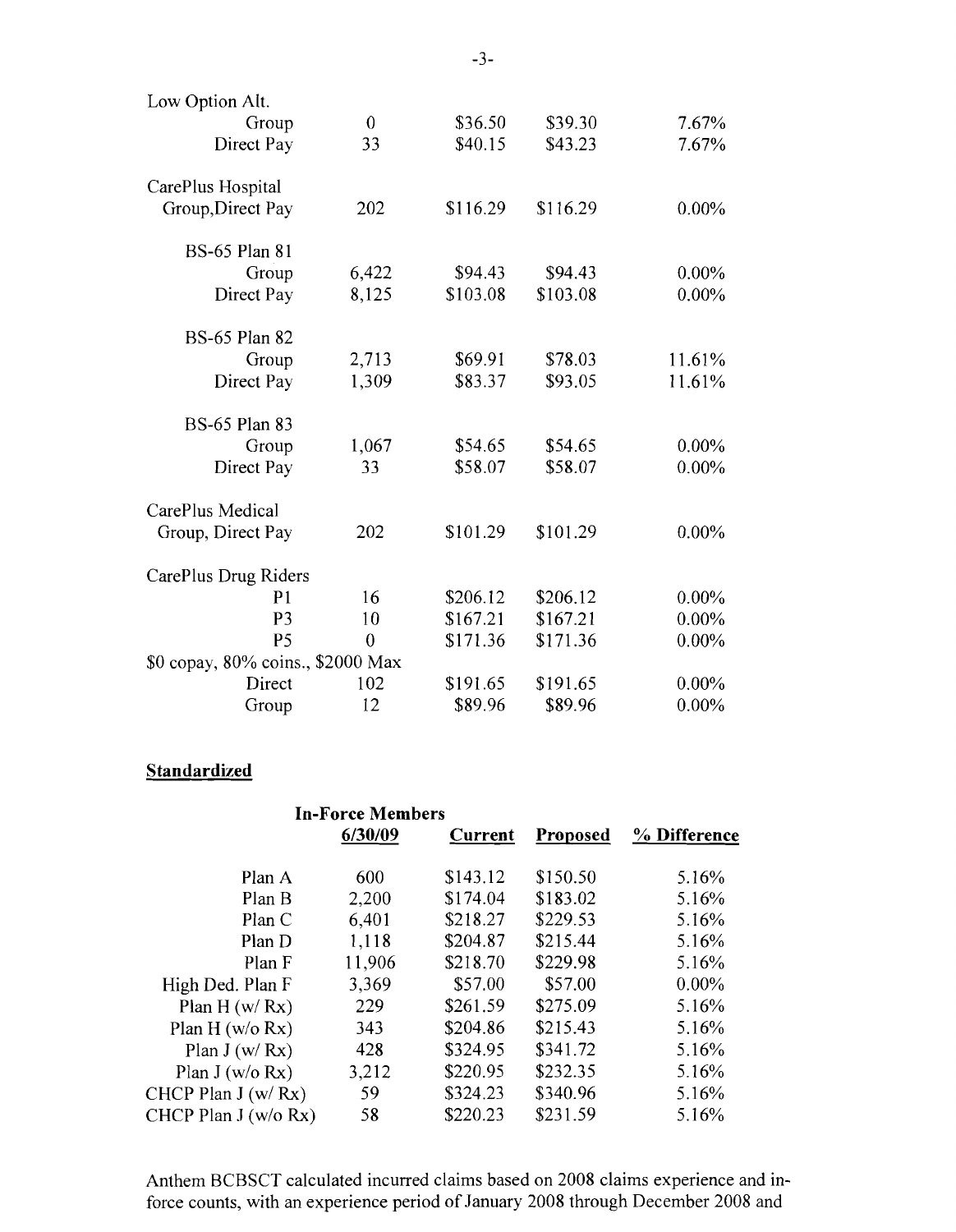claim run-out through April 2009. Trend was then applied for a 24-month period to the middle of 2010.

Overall trend was developed from Anthem experience exhibits dating from 10/2005 to 4/2009

The loss ratio history for pre-standardized as well as standardized plans is as follows:

|                      | 2007   | 2008   | Since Inception |
|----------------------|--------|--------|-----------------|
| BC-65 High Option    | 77.9%  | 73.7%  | 85.7%           |
| BC-65 Low Option     | 73.7%  | 82.8%  | 91.4%           |
| <b>BS-65 Plan 81</b> | 83.5%  | 85.9%  | 81.6%           |
| <b>BS-65 Plan 82</b> | 83.4%  | 86.5%  | 81.1%           |
| <b>BS-65 Plan 83</b> | 77.9%  | 81.8%  | 82.2%           |
| CarePlus             | 80.5%  | 82.8%  | 81.0%           |
|                      |        |        |                 |
|                      | 2007   | 2008   | Since 1992      |
| Plan A               | 100.5% | 102.3% | 122.7%          |
| Plan B               | 102.2% | 102.9% | 91.5%           |
| Plan C               | 95.7%  | 100.7% | 91.0%           |
| Plan D               | 106.7% | 79.1%  | 85.7%           |
| Plan F               | 77.6%  | 81.0%  | 80.6%           |
| High Ded. Plan F     | 37.6%  | 37.7%  | 35.9%           |
| Plan H $(w/Rx)$      | 71.5%  | 78.9%  | 79.4%           |
| Plan H ( $w/o$ Rx)   | 71.0%  | 78.7%  | 71.2%           |
| Plan $J(w/Rx)$       | 80.5%  | 79.5%  | 71.5%           |
| Plan J (w/o Rx)      | 75.5%  | 73.1%  | 73.6%           |

The projected 2010 loss ratios are as follows:

|                                   | <b>Loss Ratio</b> |
|-----------------------------------|-------------------|
| BC-65 High Option(incl. CarePlus) |                   |
| Group                             | 89.28%            |
| Direct Pay                        | 65.37%            |
| High Option Alt.                  |                   |
| Group                             | 89.83%            |
| Direct Pay                        | 67.54%            |
| BC-65 Low Option                  |                   |
| Group                             | 81.16%            |
| Direct Pay                        | 74.30%            |
| Low Option Alt.                   |                   |
| Group                             | n/a               |
| Direct Pay                        | 73.14%            |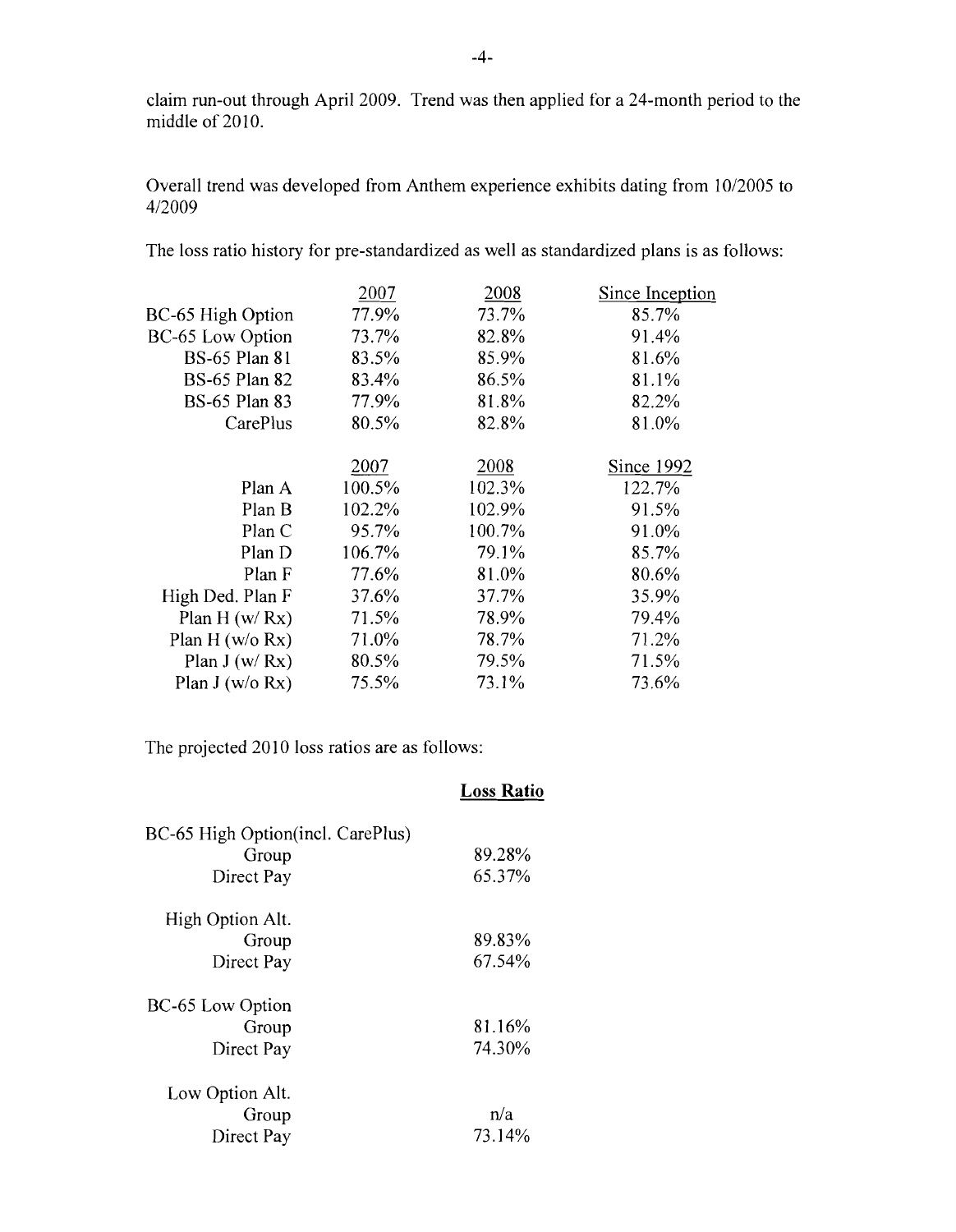| BS-65 Plan 81(incl. CarePlus) |        |
|-------------------------------|--------|
| Group                         | 85.48% |
| Direct Pay                    | 78.31% |
| <b>BS-65 Plan 82</b>          |        |
| Group                         | 87.80% |
| Direct Pay                    | 73.63% |
| <b>BS-65 Plan 83</b>          |        |
| Group                         | 81.86% |
| Direct Pay                    | 77.04% |
| Standardized                  |        |
| Plan A                        | 96.3%  |
| Plan B                        | 96.6%  |
| Plan C                        | 95.9%  |
| Plan D                        | 75.5%  |
| Plan F                        | 77.4%  |
| High Ded. Plan F              | 40.8%  |
| Plan H w/ Rx                  | 81.7%  |
| Plan H w/o Rx                 | 75.4%  |
| Plan $J w/Rx$                 | 80.1%  |
| Plan J w/o Rx                 | 67.4%  |
| CHCP Plan J w/ Rx             | 80.1%  |
| CHCP Plan J w/o Rx            | 67.4%  |

Anthem BCBSCT certified that their expense factor is in compliance with section 38a-473, C.G.S. They have also conformed to subsection (e) of section 38a-495c, C.G.S., regarding the automatic claims processing requirement.

The proposed rates are designed to satisfy the Connecticut regulatory loss ratio of 75%.

Anthem BCBSCT's 2009 Medicare supplement rate filing proposal is in compliance with the requirements of regulation 38a-474 as it applies to the contents of the rate submission as well as the actuarial memorandum.

#### III. RECOMMENDATION

The undersigned recommends the approval of the following rate changes, in some instances no rate change, for the pre-standardized rate filing:

|                      | Proposed<br><b>Increase</b> | Recommended<br>Increase/Decrease |
|----------------------|-----------------------------|----------------------------------|
| Pre-Standardized     |                             |                                  |
| BC-65 High Option    | $0.00\%$                    | $0.00\%$                         |
| High Option Alt.     | $0.00\%$                    | $0.00\%$                         |
| BC-65 Low Option     | 7.69%                       | $0.00\%$                         |
| Low Option Alt.      | 7.67%                       | $0.00\%$                         |
| <b>BS-65 Plan 81</b> | $0.00\%$                    | $0.00\%$                         |
| <b>BS-65 Plan 82</b> | 11.61%                      | 10.00%                           |